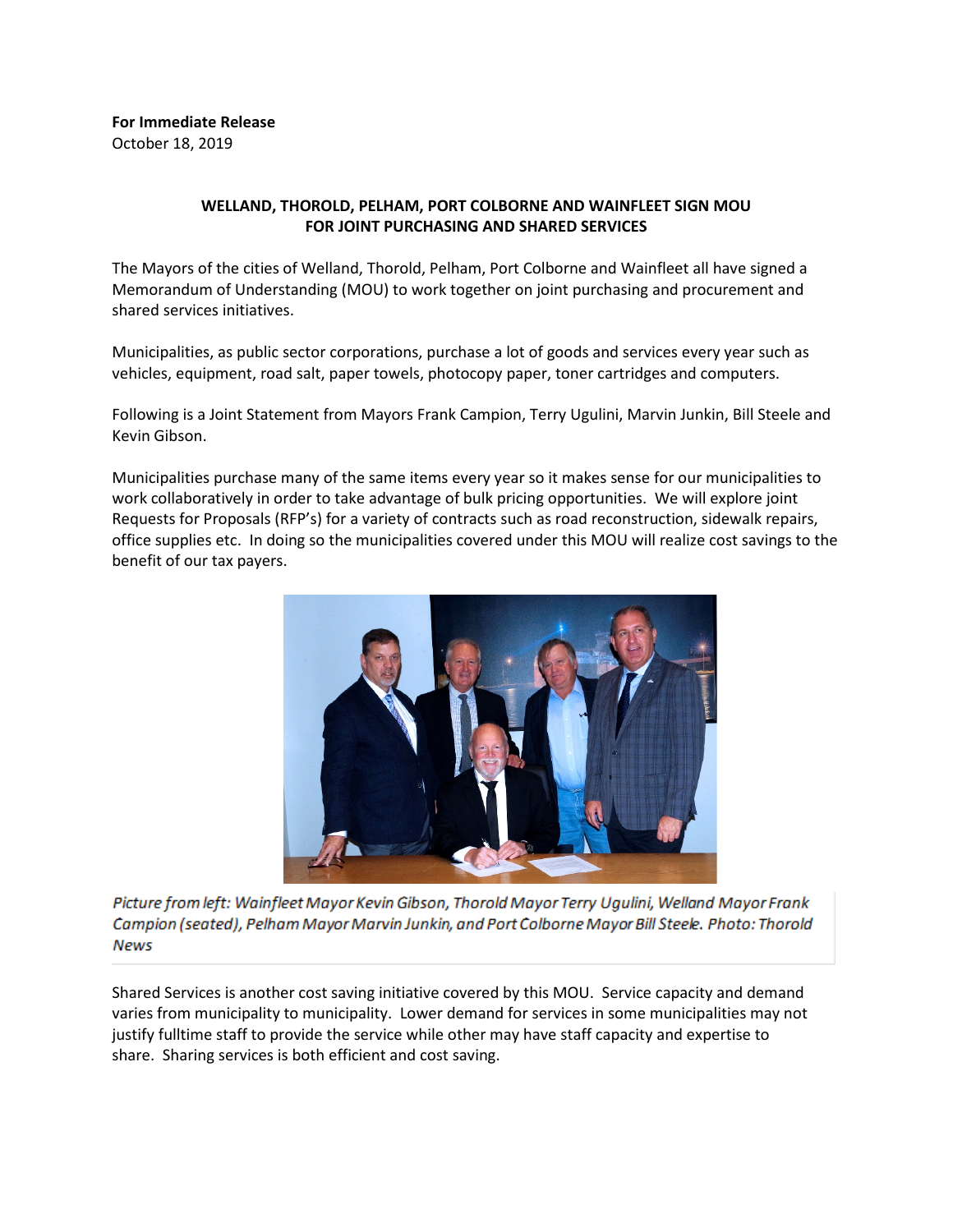Welland, Thorold, Pelham, Port Colborne and Wainfleet are all members of the Niagara Public Purchasing Committee (NPPC) which is comprised of government, education, and health organizations from across the Niagara Region. The objective of this co-operative purchasing program is to derive the maximum value from each dollar spent, through co-operation and Professional Purchasing Procedures. Co-operative purchasing is a technique whereby a number of authorities agree, jointly, to invite quotations or tenders on selected commodities and services. The MOU will be presented to participating municipal Councils for final ratification.

-30-

Mayor Frank Campion Mayor Terry Ugulini City of Welland City of Thorold 905-735-1700 x. 2101 905-227-6613 x. 231

Mayor Marvin Junkin Mayor Bill Steele Town of Pelham City of Port Colborne 905-892-2607 x. 337 905-835-2901 x. 301

Mayor Kevin Gibson Township of Wainfleet 905-899-3463 x. 224